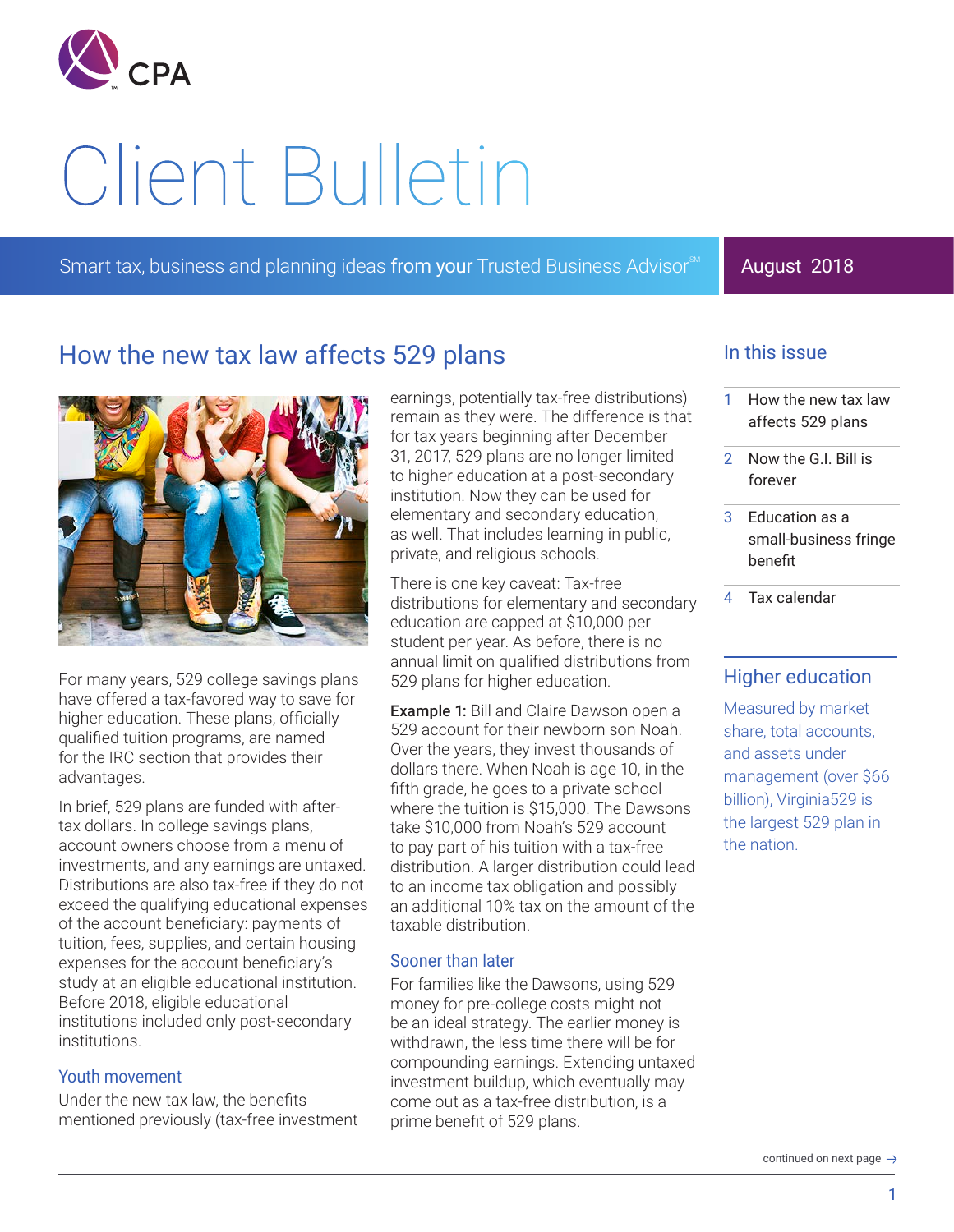## <span id="page-1-0"></span>Eligible schools

- For qualified tuition program tax benefits, an eligible educational institution now can be either an elementary, a secondary, or a postsecondary school.
- Among post-secondary schools, eligible schools are generally any accredited public, nonprofit, or privately owned profit-making college, university, vocational school, or other post-secondary educational institution.
- A post-secondary school also must be eligible to participate in a student aid program administered by the U.S. Department of Education.
- Eligible elementary and secondary schools include any public, private, or religious school that provides elementary or secondary education (Kindergarten through grade 12 classes).

## Did you know?

The Servicemen's Readjustment Act of 1944 (G.I. Bill) paid almost \$4 billion to nearly 9 million veterans from 1944–1949 in unemployment compensation. The education and training provisions existed until 1956, and the Veterans' Administration offered insured loans until 1962. The Readjustment Benefits Act of 1966 extended these benefits to all veterans of the armed forces, including those who served during peacetime.

*Source:* History.com

Even so, the new law can prove beneficial in some situations. When cash is short and private school costs are high, a \$10,000 tax-free distribution from a 529 plan may be welcome. If students are now attending an expensive high school but are expected to attend an inexpensive college, it may make sense to use the \$10,000 529 distribution each year.

Moreover, even though the new 529 provision applies to federal tax, substantial benefits might come from state taxes. Nearly every state offers a 529 plan, and most of them provide state income tax credits or state tax deductions to residents who invest in the home state's plan. (Some states have tax benefits for investing in *any* 529 plan.)

So far, states have differed on how they'll treat 529 plan distributions

# Now the G.I. Bill is forever

When you think of the G.I. Bill, you probably recall reading about a program designed to help military veterans receive college educations after they left the armed forces following World War II. Somewhat less known is that the G.I. Bill has endured, in various forms, until present times.

Last year, the Harry W. Colmery Veterans Education Assistance Act of 2017 became law, named for the American Legion member who wrote the initial G.I. Bill. The latest version is known as the "Forever G.I. Bill" because there is no time limit on receiving benefits for military personnel. Furthermore, education benefits may be transferred to spouses and children.

## Who qualifies

The new G.I. Bill applies to service members with at least 90 days of aggregate active duty service after for K-12 distributions. Assuming your state goes along with the new federal law, using \$10,000 a year for pre-college costs may become especially attractive.

Example 2: Suppose Ted and Sarah Raymond live in a state that offers a 10% tax credit for 529 contributions. They invest \$10,000 in their state's plan this year, getting a \$1,000 credit against state tax. Then, they use that \$10,000 to pay part of their daughter Gina's private high school tuition. With the \$1,000 state tax saving, the Raymonds effectively reduce Gina's school cost by \$1,000 by streaming their cash through their state's 529 plan.

Our office can inform you of your state's tax treatment of 529 contributions and how the state is dealing with the new rules on 529 distributions.

September 10, 2001. In addition, at least one other condition must be met. A person must be

- still on active duty,
- honorably discharged, or
- discharged with a serviceconnected disability after at least 30 days of service.

Thus, the new G.I. Bill can be used for college classes, including postgraduate study, or for various types of career training. An extensive approved list ranges from entrepreneurship training to flight training to vocational or technical training.

The current program provides up to 36 months of education benefits, equivalent to four years at a standard college. (A 45-month limit for educational benefits may apply for individuals who first enrolled before August 1, 2018.) For the 2018–2019 academic year, the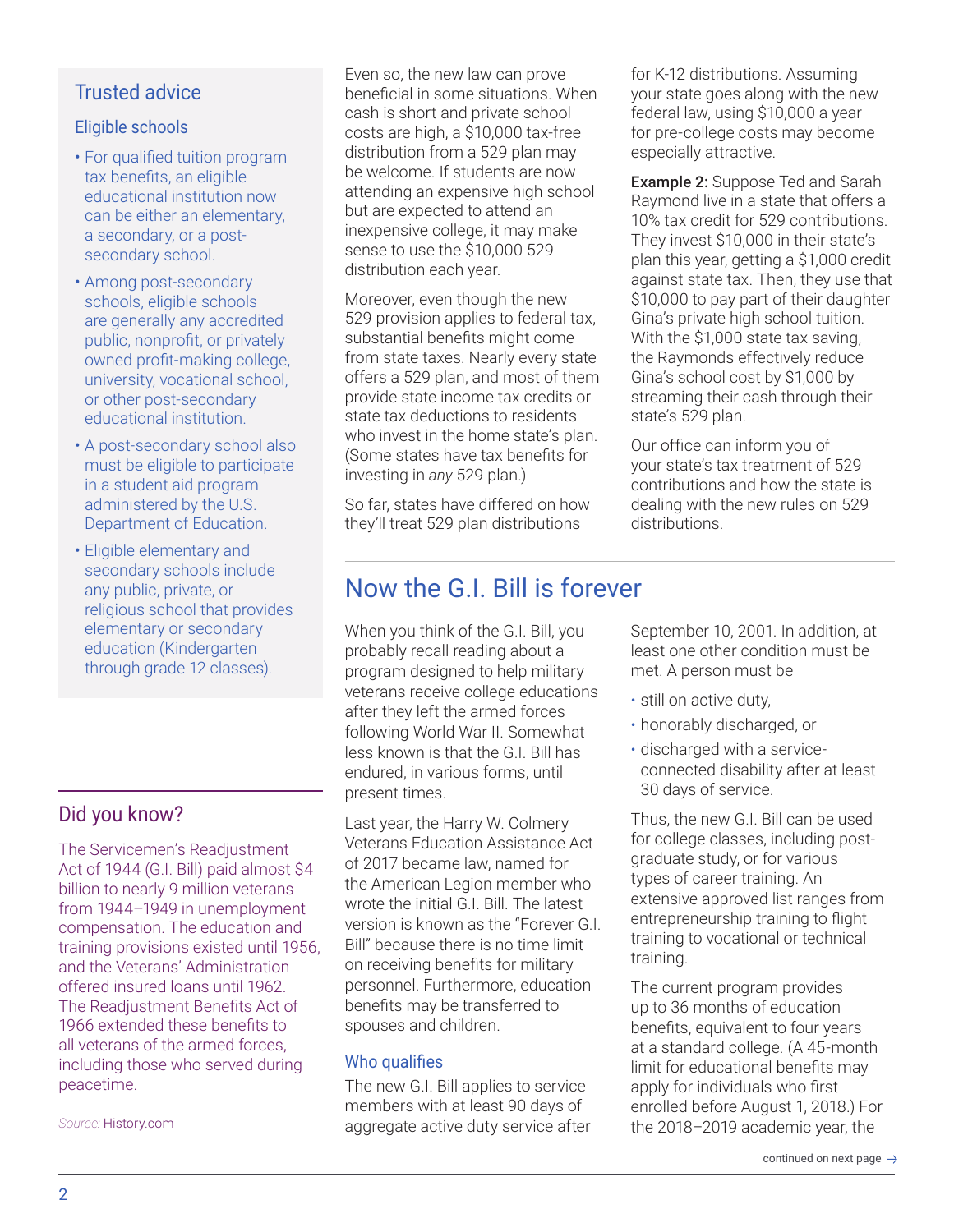<span id="page-2-0"></span>benefits cover all tuition and fee payments for an in-state student at a public college or university; for private (or even some foreign) institutions, benefits cover costs up to \$23,671.94. Many schools across the country participate in a Yellow Ribbon program that provides even greater benefits. The U.S. Department of Veterans Affairs matches contributions from the educational institutions.

In addition to those amounts, G.I. Bill recipients also may receive a housing allowance plus a stipend for books and supplies. Benefit amounts may differ for education that does not occur at an institution for higher learning, such as online learning.

Generally, someone must have served at least 36 months to get full benefits; those with less time in service may receive partial benefits. The time that a reservist was ordered to active duty counts towards eligibility. All post-9/11 Purple Heart recipients are fully eligible, regardless of length of service.

Previously, there was a 15-year time limit for use of these benefits. Under the new law, as long as someone's release from active duty was after 2012, the time limit has been removed.

## Transferring benefits

One of the most interesting aspects of today's G.I. Bill is the ability to transfer benefits to a spouse or a child.

Example: Tanya Walker has a college degree and no interest in further education after she leaves the military. She can transfer her unused G.I. Bill benefits to her husband Dave, but Dave also has no interest in continuing any classwork. Therefore, Tanya transfers her benefits to their son Ernie and their daughter Fiona.

Tanya must transfer her benefits before she leaves the military. Once she has been discharged, a transfer isn't possible. If Tanya has used any benefits under the G.I. Bill, only the unused amount can be transferred.

A few more hurdles must be cleared. Applicants must have been in the military for at least 6 years when requesting the transfer and agree to serve another 4 years on active duty or in selected reserves. Alternatively, an individual must have been in the military for at least 10 years and agree to serve as long as allowed, by policy or by law. Special rules apply to anyone who was eligible for retirement on August 1, 2012.

When a transfer of benefits goes to the spouse, the recipient must use them in full within 15 years after the veteran leaves active duty. When a transfer goes to children, they can't use the G.I. Bill benefits until they graduate from high school, get an equivalency certificate, or reach age 18. Once a child reaches age 26, he or she can no longer use the transferred benefits.

In this example, Ernie and Fiona may divide the transferred G.I. Bill benefits after they graduate high school. The benefits must be fully used before both children reach age 26.

# Education as a small-business fringe benefit

As reported in previous issues of the *CPA Client Bulletin* this year, the Tax Cuts and Jobs Act of 2017 dramatically reduced taxpayers' ability to itemize deductions. Among the tax deduction opportunities that have vanished, from 2018–2025, are miscellaneous itemized deductions that exceed 2% of the taxpayer's gross income. Such deductions included unreimbursed employee business expenses.

Drilling down, those no-longerdeductible employee expenses included education outlays that were related to someone's work at your company.

Example 1: Heidi Larson is a supervisor at ABC Corp., where she is responsible for a small group of

workers. Heidi is paying for online courses that will ultimately lead to an MBA and help her in her current job. Under prior law, Heidi may have been able to deduct her costs for the MBA program, but that's not the case now.

## Filling the gap

Many people will be in Heidi's situation, unable to offset the cost of paying for education that will bolster their careers. In this environment, your small business can provide valuable educationrelated assistance. Offering help in this area may allow your company to attract and retain high-quality workers, in addition to improving your employees' on-the-job performance.

In 2018, the IRS released an updated Employer's Tax Guide to Fringe Benefits, which reflects the new tax law. This guide mentions some ways that employers can offer education benefits that receive favorable tax treatment.

## Educational assistance programs

An educational assistance program (EAP) must be a written plan created specifically to benefit your company's employees. Under such a plan, you can exclude from taxable compensation up to \$5,250 of educational assistance provided to each covered employee per year.

Example 2: Suppose that DEF Corp. has an EAP. Ken Matthews, a supervisor there, is taking courses in